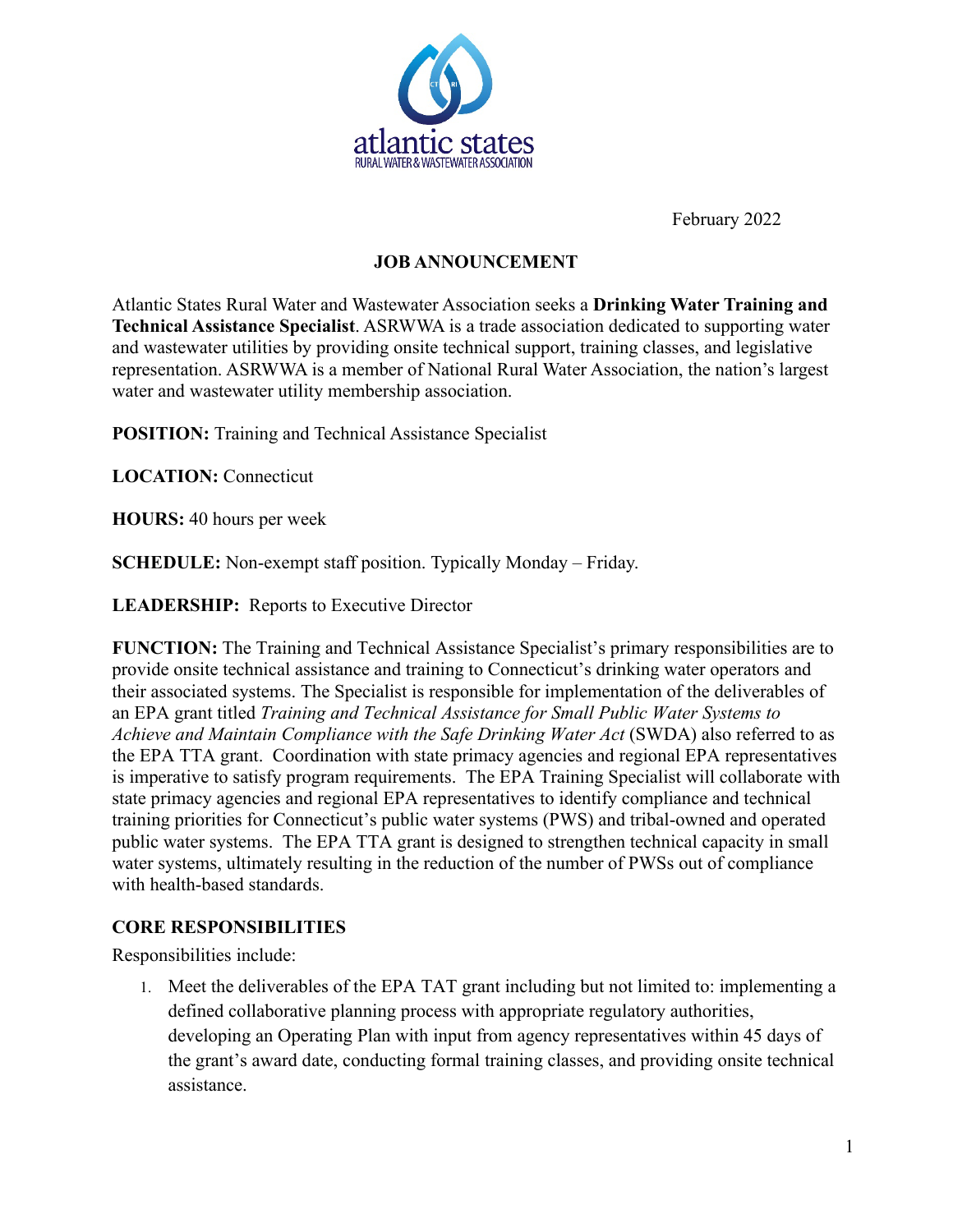- 2. Provide statewide training on SDWA topics, as identified in the Operating Plan, in a diversity of locations across the state.
- 3. Attend meetings, trade shows, and other functions relative to the water industry as a representative of ASRWWA, as necessary.
- 4. Present on current topics at conferences, workshops, and other outreach events.
- 5. Promote and assist marketing of ASRWWA membership, association specialties, and encourage attendance for ASRWWA events.
- 6. Assists with fee-based activities, including but not limited to fee-training sessions, GIS mapping activities, and CCRs.
- 7. Manage program budget including travel and make all necessary travel arrangements to carry out the program.
- 8. Prepare or provide information for association publications as requested by management.
- 9. Twice annually, attend National Rural Water Association (NRWA) in-service training and annual conference in locations outside of Connecticut in order to benefit from professional development and networking opportunities.
- 10. Provide accurate and timely administrative reporting (monthy logs, quarterly significant contact reports, weekly timesheets, monthly expense reports) and grant/contract reporting as required.
- 11. Take responsibility for all Association issued equipment. Ensure proper care and maintenance as prescribed by the manufacturer. Maintain an equipment inventory which includes maintenance records as appropriate.
- 12. Perform other related duties assigned by the Executive Director.

**WORKING CONDITIONS:** This position requires extensive travel across the state of Connecticut. Occasional attendance at evening and weekend events and meetings. This is a field staff position often working exposed to outdoor elements. Establishes field office in home. Personal vehicle is necessary.

# **QUALIFICATIONS:**

# **Education**

- 1. Minimum of high school diploma or equivalent. Bachelor's degree preferred.
- 2. Current Connecticut operator license(s) in Drinking Water Treatment or Distribution, as well as experience working for a PWS, are preferred but not required.

# **Requirements:**

- 1. Proven competency in identifying and troubleshooting drinking water system issues related to physical infrastructure, financial and human assets.
- 2. Knowledge of state and federal laws and regulations that apply to public drinking water utility systems.
- 3. Intermediate to advanced computer skills in Microsoft software applications such as Word, Excel, Power Point, ESRI, DropBox, and Zoom.
- 4. Experience with spreadsheet, word processing, power-point, and email.
- 5. Data management and map making proficiency in ArcGIS preferred.